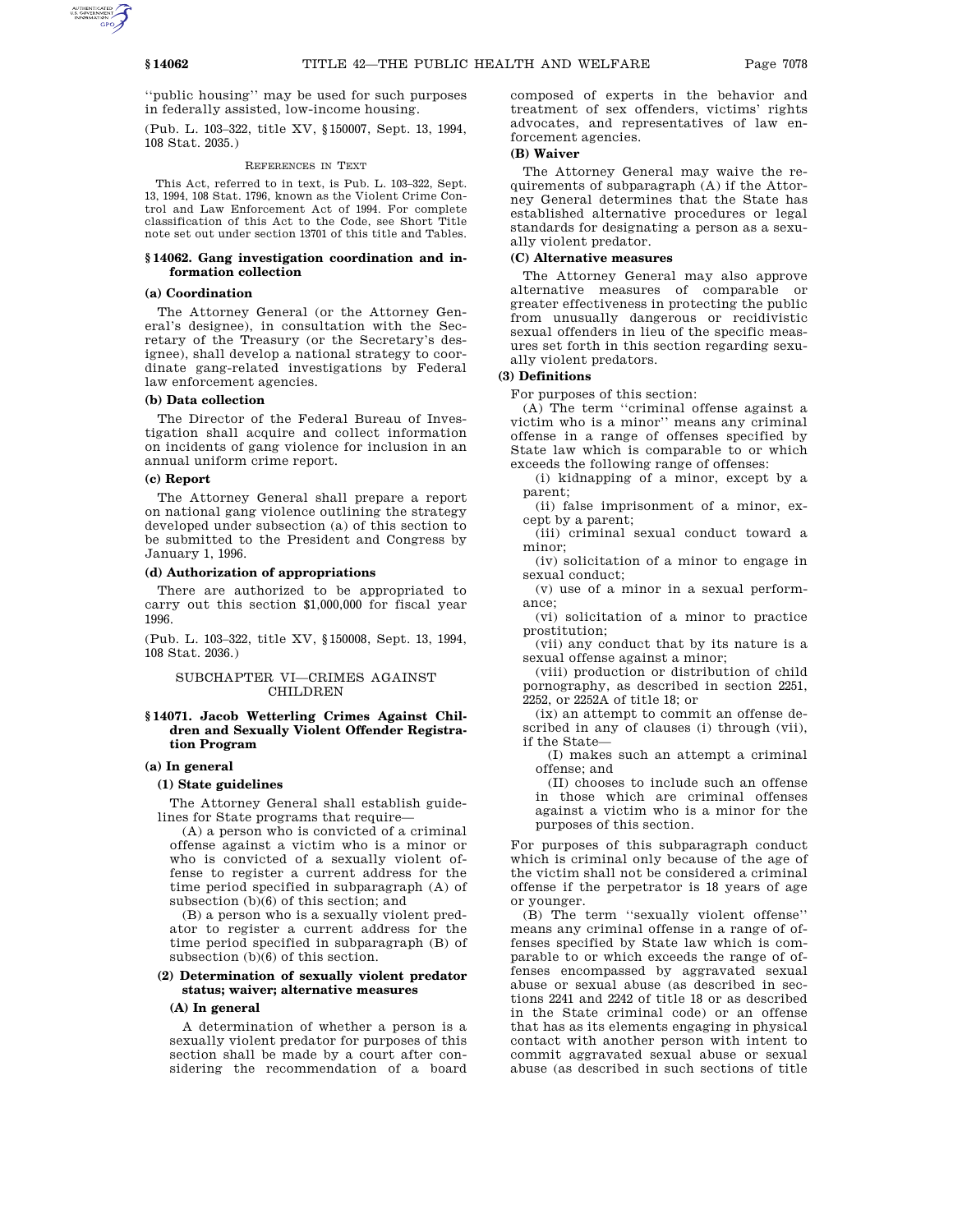18 or as described in the State criminal code).

(C) The term ''sexually violent predator'' means a person who has been convicted of a sexually violent offense and who suffers from a mental abnormality or personality disorder that makes the person likely to engage in predatory sexually violent offenses.

(D) The term ''mental abnormality'' means a congenital or acquired condition of a person that affects the emotional or volitional capacity of the person in a manner that predisposes that person to the commission of criminal sexual acts to a degree that makes the person a menace to the health and safety of other persons.

(E) The term ''predatory'' means an act directed at a stranger, or a person with whom a relationship has been established or promoted for the primary purpose of victimization.

(F) The term ''employed, carries on a vocation'' includes employment that is full-time or part-time for a period of time exceeding 14 days or for an aggregate period of time exceeding 30 days during any calendar year, whether financially compensated, volunteered, or for the purpose of government or educational benefit.

(G) The term ''student'' means a person who is enrolled on a full-time or part-time basis, in any public or private educational institution, including any secondary school, trade, or professional institution, or institution of higher education.

## **(b) Registration requirement upon release, parole, supervised release, or probation**

An approved State registration program established under this section shall contain the following elements:

### **(1) Duties of responsible officials**

(A) If a person who is required to register under this section is released from prison, or placed on parole, supervised release, or probation, a State prison officer, the court, or another responsible officer or official, shall—

(i) inform the person of the duty to register and obtain the information required for such registration;

(ii) inform the person that if the person changes residence address, the person shall report the change of address as provided by State law;

(iii) inform the person that if the person changes residence to another State, the person shall report the change of address as provided by State law and comply with any registration requirement in the new State of residence, and inform the person that the person must also register in a State where the person is employed, carries on a vocation, or is a student;

(iv) obtain fingerprints and a photograph of the person if these have not already been obtained in connection with the offense that triggers registration; and

(v) require the person to read and sign a form stating that the duty of the person to register under this section has been explained.

(B) In addition to the requirements of subparagraph (A), for a person required to register under subparagraph  $(B)$  of subsection  $(a)(1)$  of this section, the State prison officer, the court, or another responsible officer or official, as the case may be, shall obtain the name of the person, identifying factors, anticipated future residence, offense history, and documentation of any treatment received for the mental abnormality or personality disorder of the person.

## **(2) Transfer of information to State and FBI; participation in national sex offender registry**

## **(A) State reporting**

State procedures shall ensure that the registration information is promptly made available to a law enforcement agency having jurisdiction where the person expects to reside and entered into the appropriate State records or data system. State procedures shall also ensure that conviction data and fingerprints for persons required to register are promptly transmitted to the Federal Bureau of Investigation.

### **(B) National reporting**

A State shall participate in the national database established under section 14072(b) of this title in accordance with guidelines issued by the Attorney General, including transmission of current address information and other information on registrants to the extent provided by the guidelines.

### **(3) Verification**

(A) For a person required to register under subparagraph  $(A)$  of subsection  $(a)(1)$  of this section, State procedures shall provide for verification of address at least annually.

(B) The provisions of subparagraph (A) shall be applied to a person required to register under subparagraph  $(B)$  of subsection  $(a)(1)$  of this section, except that such person must verify the registration every 90 days after the date of the initial release or commencement of parole.

## **(4) Notification of local law enforcement agencies of changes in address**

A change of address by a person required to register under this section shall be reported by the person in the manner provided by State law. State procedures shall ensure that the updated address information is promptly made available to a law enforcement agency having jurisdiction where the person will reside and entered into the appropriate State records or data system.

### **(5) Registration for change of address to another State**

A person who has been convicted of an offense which requires registration under this section and who moves to another State, shall report the change of address to the responsible agency in the State the person is leaving, and shall comply with any registration requirement in the new State of residence. The procedures of the State the person is leaving shall ensure that notice is provided promptly to an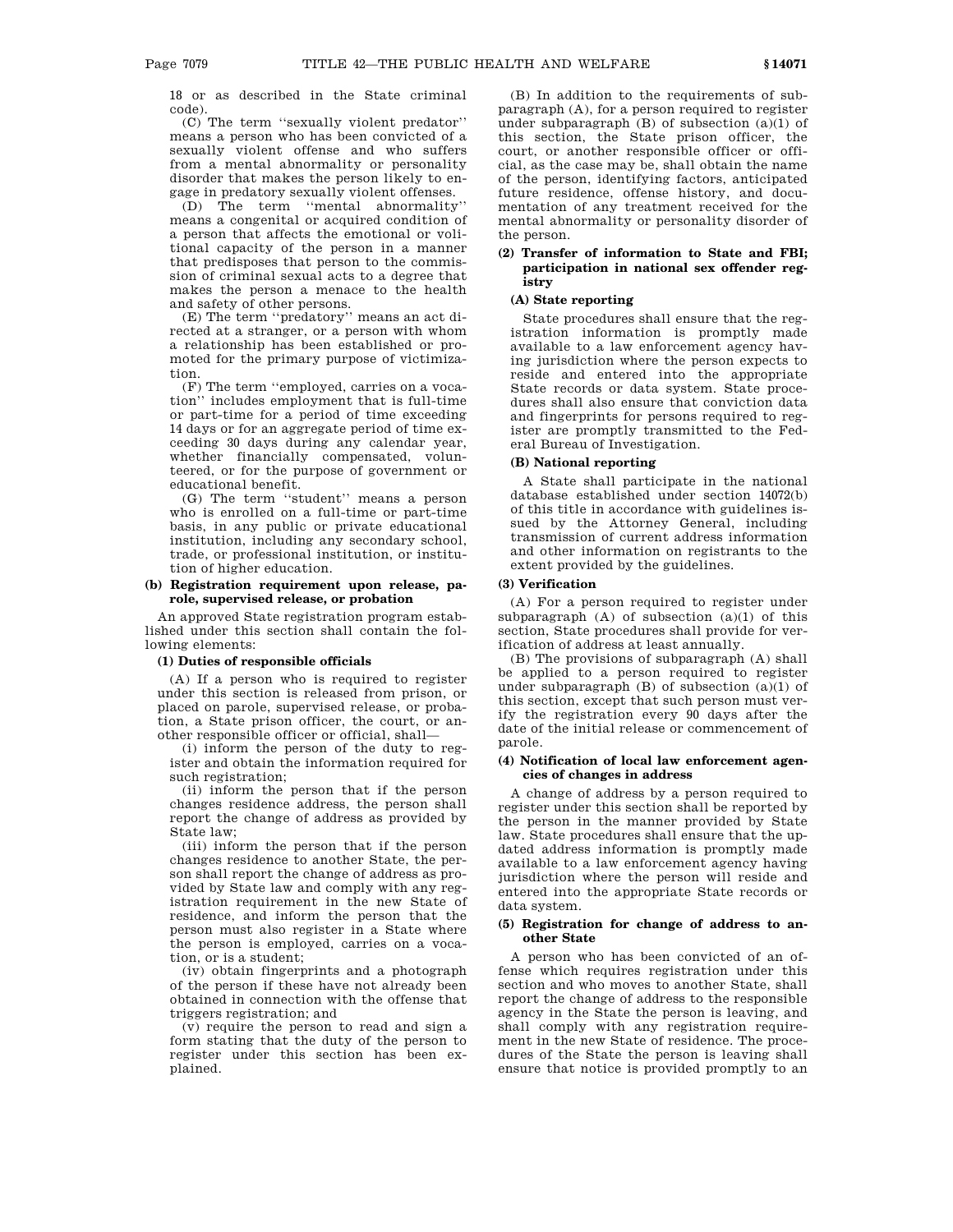agency responsible for registration in the new State, if that State requires registration.

## **(6) Length of registration**

A person required to register under subsection (a)(1) of this section shall continue to comply with this section, except during ensuing periods of incarceration, until—

(A) 10 years have elapsed since the person was released from prison or placed on parole, supervised release, or probation; or

(B) for the life of that person if that person—

(i) has 1 or more prior convictions for an offense described in subsection  $(a)(1)(A)$  of this section; or

(ii) has been convicted of an aggravated offense described in subsection  $(a)(1)(A)$  of this section; or

(iii) has been determined to be a sexually violent predator pursuant to subsection  $(a)(2)$  of this section.

## **(7) Registration of out-of-State offenders, Federal offenders, persons sentenced by courts martial, and offenders crossing State borders**

As provided in guidelines issued by the Attorney General, each State shall include in its registration program residents who were convicted in another State and shall ensure that procedures are in place to accept registration information from—

(A) residents who were convicted in another State, convicted of a Federal offense, or sentenced by a court martial; and

(B) nonresident offenders who have crossed into another State in order to work or attend school.

## **(c) Registration of offender crossing State border**

Any person who is required under this section to register in the State in which such person resides shall also register in any State in which the person is employed, carries on a vocation, or is a student.

#### **(d) Penalty**

A person required to register under a State program established pursuant to this section who knowingly fails to so register and keep such registration current shall be subject to criminal penalties in any State in which the person has so failed.

#### **(e) Release of information**

(1) The information collected under a State registration program may be disclosed for any purpose permitted under the laws of the State.

(2) The State or any agency authorized by the State shall release relevant information that is necessary to protect the public concerning a specific person required to register under this section, except that the identity of a victim of an offense that requires registration under this section shall not be released. The release of information under this paragraph shall include the maintenance of an Internet site containing such information that is available to the public and instructions on the process for correcting information that a person alleges to be erroneous.

## **(f) Immunity for good faith conduct**

Law enforcement agencies, employees of law enforcement agencies and independent contractors acting at the direction of such agencies, and State officials shall be immune from liability for good faith conduct under this section.

# **(g) Compliance**

## **(1) Compliance date**

Each State shall have not more than 3 years from September 13, 1994, in which to implement this section, except that the Attorney General may grant an additional 2 years to a State that is making good faith efforts to implement this section.

#### **(2) Ineligibility for funds**

(A) A State that fails to implement the program as described in this section shall not receive 10 percent of the funds that would otherwise be allocated to the State under section  $3756<sup>1</sup>$  of this title.

(B) REALLOCATION OF FUNDS.—Any funds that are not allocated for failure to comply with this section shall be reallocated to States that comply with this section.

## **(h) Fingerprints**

Each requirement to register under this section shall be deemed to also require the submission of a set of fingerprints of the person required to register, obtained in accordance with regulations prescribed by the Attorney General under section 14072(h) of this title.

## **(i) Grants to States for costs of compliance**

## **(1) Program authorized**

## **(A) In general**

The Director of the Bureau of Justice Assistance (in this subsection referred to as the ''Director'') shall carry out a program, which shall be known as the ''Sex Offender Management Assistance Program'' (in this subsection referred to as the ''SOMA program''), under which the Director shall award a grant to each eligible State to offset costs directly associated with complying with this section.

## **(B) Uses of funds**

Each grant awarded under this subsection shall be—

(i) distributed directly to the State for distribution to State and local entities; and

(ii) used for training, salaries, equipment, materials, and other costs directly associated with complying with this section.

#### **(2) Eligibility**

#### **(A) Application**

To be eligible to receive a grant under this subsection, the chief executive of a State shall, on an annual basis, submit to the Director an application (in such form and containing such information as the Director may reasonably require) assuring that—

(i) the State complies with (or made a good faith effort to comply with) this section; and

<sup>1</sup>See References in Text note below.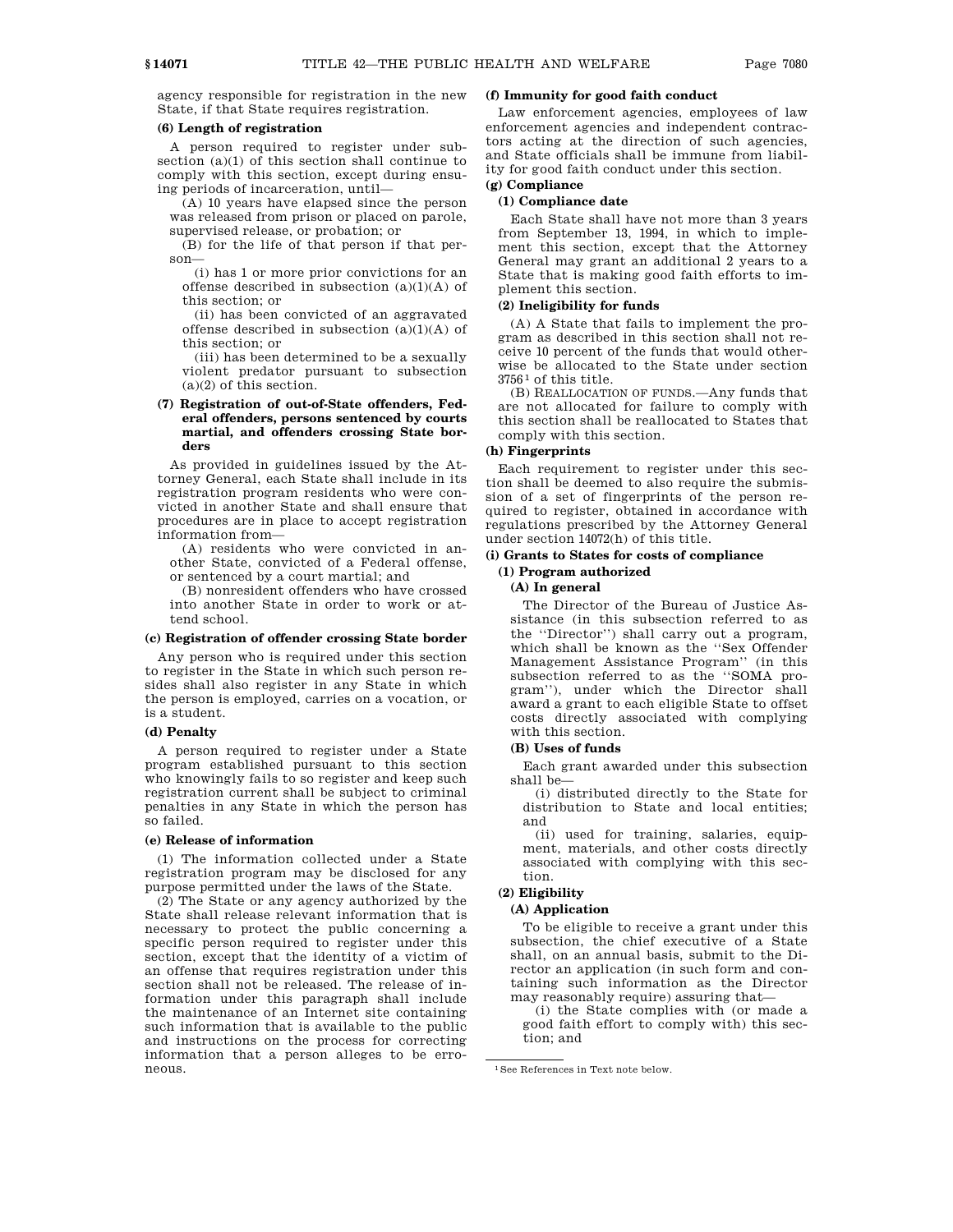(ii) where applicable, the State has penalties comparable to or greater than Federal penalties for crimes listed in this section, except that the Director may waive the requirement of this clause if a State demonstrates an overriding need for assistance under this subsection.

#### **(B) Regulations**

## **(i) In general**

Not later than 90 days after October 30, 1998, the Director shall promulgate regulations to implement this subsection (including the information that must be included and the requirements that the States must meet) in submitting the applications required under this subsection. In allocating funds under this subsection, the Director may consider the annual number of sex offenders registered in each eligible State's monitoring and notification programs.

## **(ii) Certain training programs**

Prior to implementing this subsection, the Director shall study the feasibility of incorporating into the SOMA program the activities of any technical assistance or training program established as a result of section 13941 of this title. In a case in which incorporating such activities into the SOMA program will eliminate duplication of efforts or administrative costs, the Director shall take administrative actions, as allowable, and make recommendations to Congress to incorporate such activities into the SOMA program prior to implementing the SOMA program.

#### **(3) Authorization of appropriations**

There is authorized to be appropriated for each of the fiscal years 2004 through 2007 such sums as may be necessary to carry out the provisions of section 3796dd(d)(10) of this title, as added by the PROTECT Act.1

## **(j) Notice of enrollment at or employment by institutions of higher education**

## **(1) Notice by offenders**

### **(A) In general**

In addition to any other requirements of this section, any person who is required to register in a State shall provide notice as required under State law—

(i) of each institution of higher education in that State at which the person is employed, carries on a vocation, or is a student; and

(ii) of each change in enrollment or employment status of such person at an institution of higher education in that State.

#### **(B) Change in status**

A change in status under subparagraph  $\left( {\rm A} \right)$  (ii) shall be reported by the person in the manner provided by State law. State procedures shall ensure that the updated information is promptly made available to a law enforcement agency having jurisdiction where such institution is located and entered into the appropriate State records or data system.

## **(2) State reporting**

State procedures shall ensure that the registration information collected under para $graph(1)$ —

(A) is promptly made available to a law enforcement agency having jurisdiction where such institution is located; and

(B) entered into the appropriate State records or data system.

#### **(3) Request**

Nothing in this subsection shall require an educational institution to request such information from any State.

(Pub. L. 103–322, title XVII, §170101, Sept. 13, 1994, 108 Stat. 2038; Pub. L. 104–145, §2, May 17, 1996, 110 Stat. 1345; Pub. L. 104–236, §§3–7, Oct. 3, 1996, 110 Stat. 3096, 3097; Pub. L. 105–119, title I, §115(a)(1)-(5), Nov. 26, 1997, 111 Stat. 2461-2463; Pub. L. 105–314, title VI, §607(a), Oct. 30, 1998, 112 Stat. 2985; Pub. L. 106–386, div. B, title VI, §1601(b)(1), Oct. 28, 2000, 114 Stat. 1537; Pub. L. 108–21, title VI, §§604(a), 605(a), 606, Apr. 30, 2003, 117 Stat. 688; Pub. L. 109–162, title XI, §1153(b), Jan. 5, 2006, 119 Stat. 3113.)

### REPEAL OF SECTION

*Pub. L. 109–248, title I, §129, July 27, 2006, 120 Stat. 600, provided that, effective before the later of 3 years after July 27, 2006, or 1 year after the date on which the software described in section 16923 of this title is available, this section is repealed.*

#### REFERENCES IN TEXT

Section 3756 of this title, referred to in subsec.  $\rm (g)(2)(A),$  was repealed and a new section 3756 enacted by Pub. L. 109–162, title XI, §1111(a)(1), (2)(C), Jan. 5, 2006, 119 Stat. 3094, 3100. Provisions relating to allocations to States are contained in section 3755 of this title. See section 3750(b)(2) of this title.

Section  $3796d(d)(10)$  of this title, as added by the PROTECT Act, referred to in subsec. (i)(3), means section  $3796d(d)(10)$  of this title, as added by Pub. L. 108–21, which was redesignated section 3796dd(b)(15) by Pub. L. 109–162, title XI, §1163(a)(3)(B), Jan. 5, 2006, 119 Stat. 3119.

#### **AMENDMENTS**

2006—Subsec. (a)(1)(B). Pub. L. 109–162 substituted ''for the time period specified in'' for ''unless such requirement is terminated under''.

2003—Pub. L. 108–21, §605(a)(1), substituted ''Jacob Wetterling Crimes Against Children and Sexually Violent Offender Registration Program'' for ''Establishment of Program'' in section catchline.

Subsec. (a)(3)(A)(viii), (ix). Pub. L. 108–21, §605(a)(2), added cl. (viii) and redesignated former cl. (viii) as (ix).

Subsec. (e)(2). Pub. L. 108–21, §604(a), inserted at end ''The release of information under this paragraph shall include the maintenance of an Internet site containing such information that is available to the public and instructions on the process for correcting information that a person alleges to be erroneous.''

Subsec. (i)(3). Pub. L. 108–21, §606, amended heading and text of par. (3) generally. Prior to amendment, text read as follows: ''There is authorized to be appropriated to carry out this subsection, \$25,000,000 for each of fiscal years 1999 and 2000.''

2000—Subsec. (j). Pub. L. 106–386 added subsec. (j).

1998—Subsecs. (g), (h). Pub. L. 105–314, §607(a)(1), which directed the amendment of this section by redesignating the second subsection designated as subsection (g) as subsection (h), was executed by redesignating subsec.  $(g)$ , relating to fingerprints, as  $(h)$  to reflect the probable intent of Congress.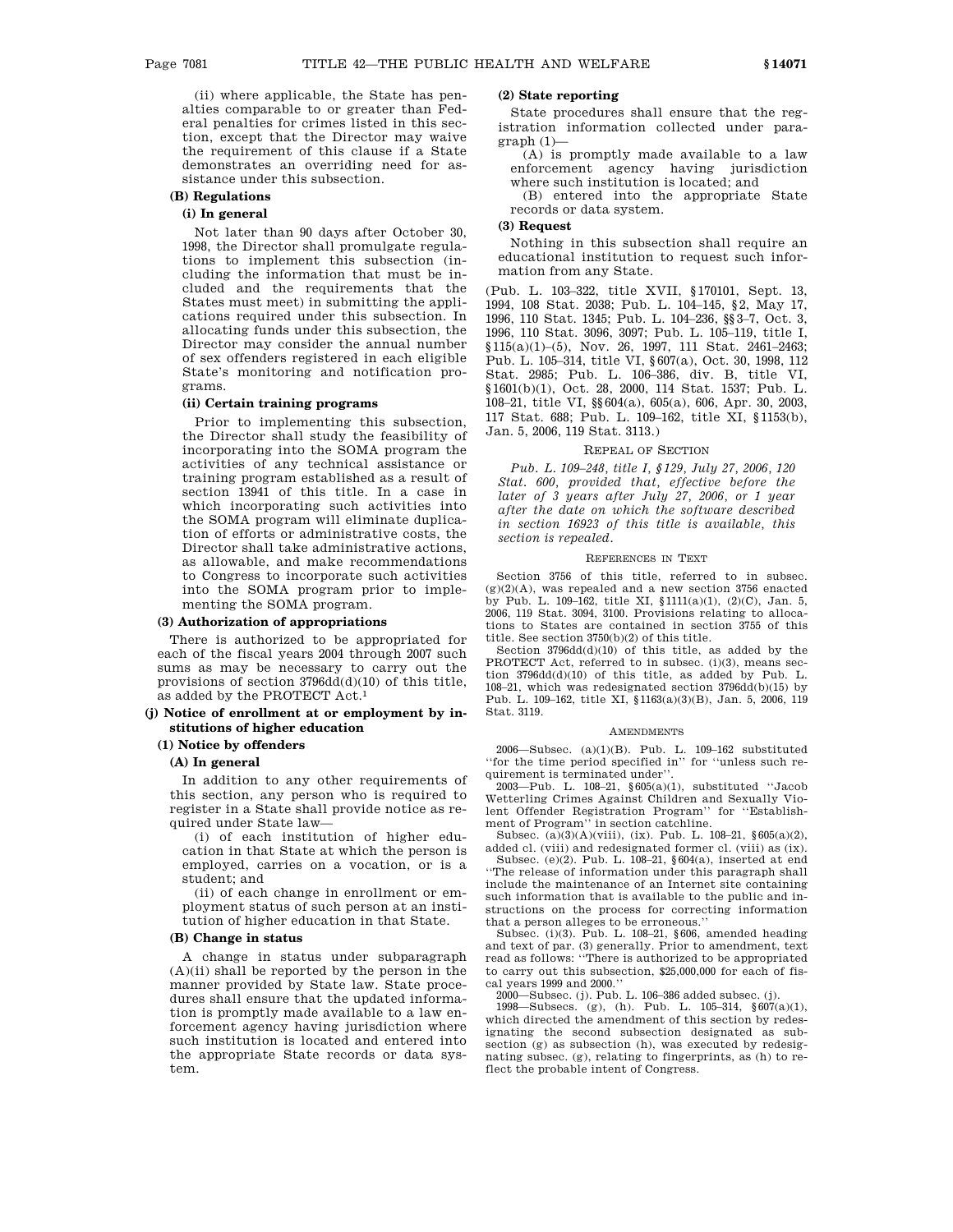Subsec. (i). Pub. L. 105–314, §607(a)(2), added subsec. (i).

1997—Subsec. (a)(1)(A), (B). Pub. L. 105–119, §115(a)(1)(A), struck out ''with a designated State law enforcement agency'' after ''current address''.

Subsec. (a)(2). Pub. L. 105–119, §115(a)(1)(B), added par. (2) and struck out heading and text of former par. (2). Text read as follows: ''A determination that a person is a sexually violent predator and a determination that a person is no longer a sexually violent predator shall be made by the sentencing court after receiving a report by a State board composed of experts in the field of the behavior and treatment of sexual offenders, victim rights advocates, and representatives from law enforcement agencies.''

Subsec. (a)(3)(A). Pub. L. 105–119, §115(a)(1)(C)(i), substituted ''in a range of offenses specified by State law which is comparable to or which exceeds the following range of offenses:'' for ''that consists of—'' in introductory provisions.

Subsec. (a)(3)(B). Pub. L. 105–119, §115(a)(1)(C)(ii), substituted ''in a range of offenses specified by State law which is comparable to or which exceeds the range of offenses encompassed by'' for ''that consists of''. Subsec. (a)(3)(F), (G). Pub. L. 105–119, §115(a)(1)(D),

added subpars. (F) and (G).

Subsec. (b)(1). Pub. L. 105–119, §115(a)(2)(A)(i), substituted ''Duties of responsible officials'' for ''Duty of State prison official or court'' in heading.

Subsec. (b)(1)(A). Pub. L. 105–119, §115(a)(2)(A)(ii)(I), substituted ''the court, or another responsible officer or official'' for ''or in the case of probation, the court''

in introductory provisions.<br>Subsec.  $(b)(1)(A)(ii)$ . Subsec. (b)(1)(A)(ii). Pub. L. 105–119, §115(a)(2)(A)(ii)(II), substituted ''report the change of address as provided by State law'' for ''give the new address to a designated State law enforcement agency in writing within 10 days''.

Subsec. (b)(1)(A)(iii). Pub. L. 105–119, §115(a)(2)(A)(ii)(III), substituted ''shall report the change of address as provided by State law and comply with any registration requirement in the new State of residence, and inform the person that the person must also register in a State where the person is employed, carries on a vocation, or is a student'' for ''shall register the new address with the law enforcement agency with whom the person last registered, and the person is also required to register with a designated law enforcement agency in the new State not later than 10 days after establishing residence in the new State, if the new State has a registration requirement''.

Subsec. (b) $(1)(B)$ . Pub. L. 105-119, §115(a)(2)(A)(iii), substituted ", the court, or another responsible officer or official'' for ''or the court''.

Subsec. (b)(2). Pub. L. 105–119, §115(a)(2)(B), added par. (2) and struck out heading and text of former par. (2). Text read as follows: ''The officer, or in the case of a person placed on probation, the court, shall, within 3 days after receipt of information described in paragraph (1), forward it to a designated State law enforcement agency. The State law enforcement agency shall immediately enter the information into the appropriate State law enforcement record system and notify the appropriate law enforcement agency having jurisdiction where the person expects to reside. The State law enforcement agency shall also immediately transmit all information described in paragraph (1) to the Federal Bureau of Investigation for inclusion in the FBI database described in section 14072 of this title.''

Subsec. (b)(3)(A). Pub. L. 105–119,  $115(a)(2)(C)(i)$ , in introductory provisions, substituted ''State procedures shall provide for verification of address at least annually.'' for ''on each anniversary of the person's initial registration date during the period in which the person is required to register under this section the following applies:''.

Subsec. (b)(3)(A)(i) to (iv). Pub. L. 105–119,  $115(a)(2)(C)(ii)$ , which directed the amendment of par.  $(3)(A)$  by striking out cls. (i) through  $(v)$ , was executed by striking out cls. (i) through (iv) to reflect the probable intent of Congress because no cl. (v) had been enacted. Prior to amendment, cls. (i) through (iv) read as follows:

''(i) The designated State law enforcement agency shall mail a nonforwardable verification form to the last reported address of the person.

''(ii) The person shall mail the verification form to the designated State law enforcement agency within 10 days after receipt of the form.

''(iii) The verification form shall be signed by the person, and state that the person still resides at the address last reported to the designated State law enforcement agency. The person shall include with the verification form, fingerprints and a photograph of that person.

''(iv) If the person fails to mail the verification form to the designated State law enforcement agency within 10 days after receipt of the form, the person shall be in violation of this section unless the person proves that the person has not changed the residence address.''

Subsec. (b)(4). Pub. L. 105-119,  $$115(a)(2)(D)$ , substituted ''section shall be reported by the person in the manner provided by State law. State procedures shall ensure that the updated address information is promptly made available to a law enforcement agency having jurisdiction where the person will reside and entered into the appropriate State records or data system'' for ''section reported to the designated State law enforcement agency shall be immediately reported to the appropriate law enforcement agency having jurisdiction where the person is residing. The designated law enforcement agency shall, if the person changes residence to another State, notify the law enforcement agency with which the person must register in the new State, if the new State has a registration requirement''.

Subsec. (b)(5). Pub. L. 105–119, §115(a)(2)(E), substituted ''and who moves to another State, shall report the change of address to the responsible agency in the State the person is leaving, and shall comply with any registration requirement in the new State of residence. The procedures of the State the person is leaving shall ensure that notice is provided promptly to an agency responsible for registration in the new State, if that State requires registration'' for ''shall register the new address with a designated law enforcement agency in another State to which the person moves not later than 10 days after such person establishes residence in the new State, if the new State has a registration requirement''.

Subsec. (b)(7). Pub. L. 105–119, §115(a)(2)(F), added par. (7).

Subsec. (c). Pub. L. 105–119, §115(a)(3), added subsec. (c). Former subsec. (c) redesignated (d).

Subsec. (d). Pub. L. 105–119, §115(a)(3), redesignated subsec. (c) as (d). Former subsec. (d) redesignated (e).

Subsec. (e). Pub. L. 105-119, §115(a)(3), (4), redesignated subsec. (d) as (e) and in par. (2) substituted ''The State or any agency authorized by the State'' for ''The designated State law enforcement agency and any local law enforcement agency authorized by the State agency''. Former subsec. (e) redesignated (f).

Subsec. (f). Pub. L. 105–119, §115(a)(3), (5), redesignated subsec. (e) as (f) and substituted ''and independent contractors acting at the direction of such agencies, and State officials'' for '', and State officials''. Former subsec. (f) redesignated (g).

Subsec. (g). Pub. L. 105–119, §115(a)(3), redesignated

subsec. (f), relating to compliance, as (g). 1996—Subsec. (a)(2). Pub. L. 104–236, §4, inserted before period at end '', victim rights advocates, and representatives from law enforcement agencies''.

Subsec. (b)(2). Pub. L. 104–236, §7, amended heading and text of par. (2) generally. Prior to amendment, text read as follows: ''The officer, or in the case of a person placed on probation, the court, shall, within 3 days after receipt of information described in paragraph (1), forward it to a designated State law enforcement agency. The State law enforcement agency shall immediately enter the information into the appropriate State law enforcement record system and notify the ap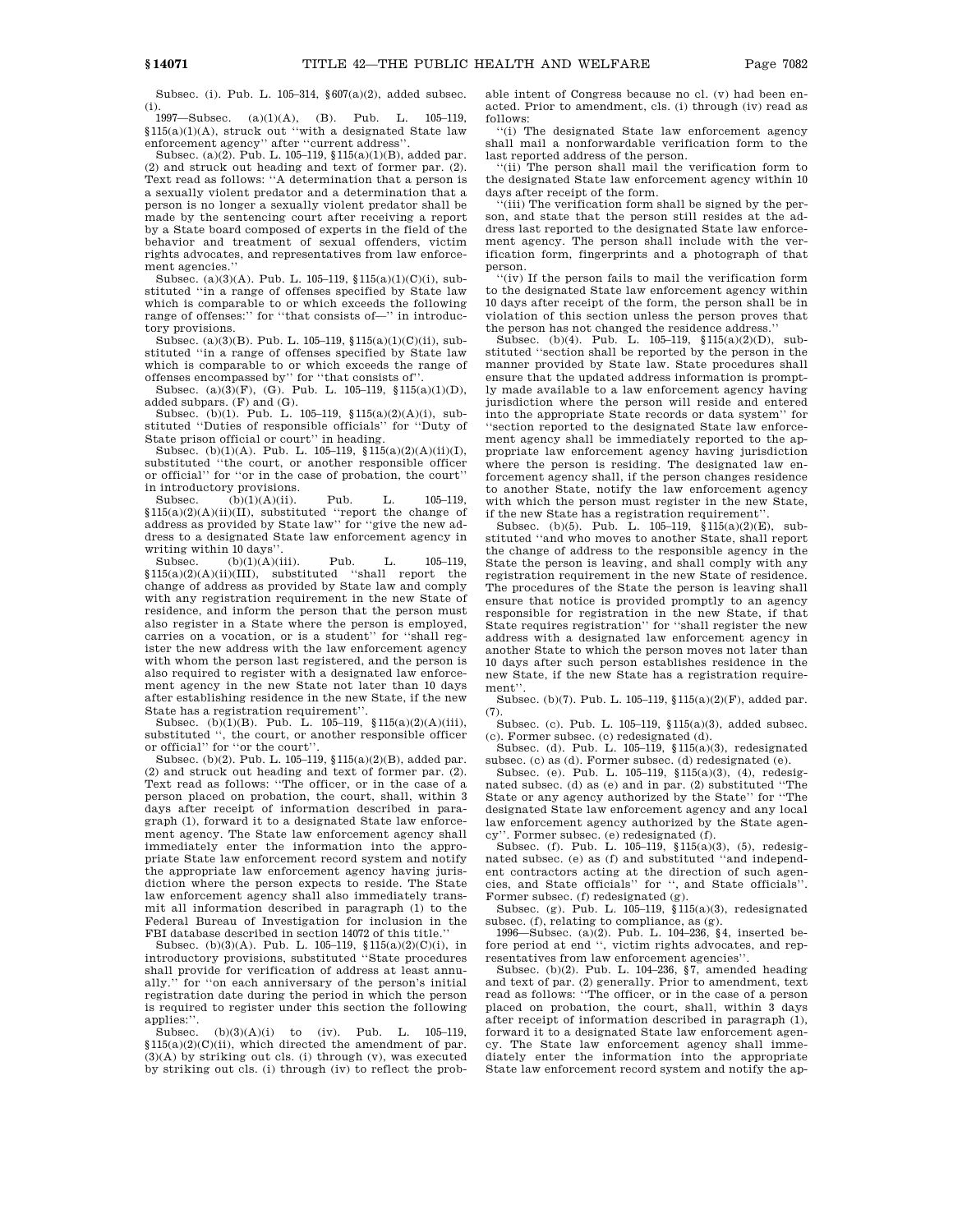propriate law enforcement agency having jurisdiction where the person expects to reside. The State law enforcement agency shall also immediately transmit the conviction data and fingerprints to the Federal Bureau of Investigation.''

Subsec. (b)(3)(A)(iii). Pub. L. 104–236, §6, inserted at end ''The person shall include with the verification form, fingerprints and a photograph of that person.''

Subsec. (b)(6). Pub. L. 104–236, §3, amended heading and text of par. (6) generally. Prior to amendment, text read as follows:

''(A) A person required to register under subparagraph (A) of subsection (a)(1) of this section shall continue to comply with this section until 10 years have elapsed since the person was released from prison, placed on parole, supervised release, or probation.

''(B) The requirement of a person to register under subparagraph (B) of subsection (a)(1) of this section shall terminate upon a determination, made in accordance with paragraph (2) of subsection (a) of this section, that the person no longer suffers from a mental abnormality or personality disorder that would make the person likely to engage in a predatory sexually violent offense.''

Subsec. (d). Pub. L. 104–145 amended heading and text of subsec. (d) generally. Prior to amendment, text read as follows: ''The information collected under a State registration program shall be treated as private data expect that—

''(1) such information may be disclosed to law enforcement agencies for law enforcement purposes;

''(2) such information may be disclosed to government agencies conducting confidential background checks; and

''(3) the designated State law enforcement agency and any local law enforcement agency authorized by the State agency may release relevant information that is necessary to protect the public concerning a specific person required to register under this section, except that the identity of a victim of an offense that requires registration under this section shall not be released.''

Subsec. (g). Pub. L. 104–236, §5, added subsec. (g).

#### EFFECTIVE DATE OF REPEAL

Pub. L. 109–248, title I, §129(b), July 27, 2006, 120 Stat. 601, provided that: ''Notwithstanding any other provision of this Act [see Tables for classification], this section [repealing this section and sections 14072 and 14073 of this title] shall take effect on the date of the deadline determined in accordance with section 124(a) [42 U.S.C. 16924(a)].''

#### EFFECTIVE DATE OF 2003 AMENDMENT

Pub. L. 108–21, title VI, §604(b), Apr. 30, 2003, 117 Stat. 688, provided that: ''Each State shall implement the amendment made by this section [amending this section] within 3 years after the date of enactment of this Act [Apr. 30, 2003], except that the Attorney General may grant an additional 2 years to a State that is making a good faith effort to implement the amendment made by this section.''

#### EFFECTIVE DATE OF 2000 AMENDMENT

Pub. L. 106–386, div. B, title VI, §1601(b)(2), Oct. 28, 2000, 114 Stat. 1537, provided that: ''The amendment made by this subsection [amending this section] shall take effect 2 years after the date of the enactment of this Act [Oct. 28, 2000].''

#### EFFECTIVE DATE OF 1997 AMENDMENT

Section 115(c) of Pub. L. 105–119 provided that: ''This section [amending this section, section 14072 of this title, and sections 3521, 3563, 3583, 4042, and 4209 of Title 18, Crimes and Criminal Procedure, enacting provisions set out as notes under section 14039 of this title and section 951 of Title 10, Armed Forces, and amending provisions set out as a note under this section] shall take effect on the date of the enactment of this Act [Nov. 26, 1997], except that—

''(1) subparagraphs (A), (B), and (C) of subsection (a)(8) [amending sections 3563, 3583, 4042, and 4209 of Title 18, Crimes and Criminal Procedure, and enacting provisions set out as a note under section 951 of Title 10, Armed Forces] shall take effect 1 year after the date of the enactment of this Act; and

''(2) States shall have 3 years from such date of enactment to implement amendments made by this Act [probably should be ''this section''] which impose new requirements under the Jacob Wetterling Crimes Against Children and Sexually Violent Offender Registration Act [42 U.S.C. 14071 et seq.], and the Attorney General may grant an additional 2 years to a State that is making good faith efforts to implement these amendments.''

#### EFFECTIVE DATE OF 1996 AMENDMENT

Section 10 of Pub. L. 104–236, as amended by Pub. L. 105–119, title I, §115(a)(7), Nov. 26, 1997, 111 Stat. 2464, provided that:

''(a) IN GENERAL.—This Act [enacting sections 14072 and 14073 of this title, amending this section, and enacting provisions set out as notes under this section and section 13701 of this title] and the amendments made by this Act shall become effective 1 year after the date of enactment of this Act [Oct. 3, 1996].

''(b) COMPLIANCE BY STATES.—Each State shall implement the amendments made by sections 3, 4, 5, 6, and 7 of this Act [amending this section] not later than 3 years after the date of enactment of this Act, except that the Attorney General may grant an additional 2 years to a State that is making good faith efforts to implement such amendments.

''(c) INELIGIBILITY FOR FUNDS.—

''(1) A State that fails to implement the program as described in sections 3, 4, 5, 6, and 7 of this Act [amending this section] shall not receive 10 percent of the funds that would otherwise be allocated to the State under section 506 of the Omnibus Crime Control and Safe Streets Act of 1968 ([former] 42 U.S.C. 3756).

''(2) Any funds that are not allocated for failure to comply with section 3, 4, 5, 6, or 7 of this Act shall be reallocated to States that comply with these sections.

''(d) EFFECTIVE DATE.—States shall be allowed the time specified in subsection (b) to establish minimally sufficient sexual offender registration programs for purposes of the amendments made by section 2 [enacting section 14072 of this title]. Subsections (c) and (k) of section 170102 of the Violent Crime Control and Law Enforcement Act of 1994 [42 U.S.C. 14072(c), (k)], and any requirement to issue related regulations, shall take effect at the conclusion of the time provided under this subsection for the establishment of minimally sufficient sexual offender registration programs.''

#### SHORT TITLE

Subtitle A of title XVII of Pub. L. 103–322, which is classified generally to this subchapter, is popularly known as the Jacob Wetterling Crimes Against Children and Sexually Violent Offender Registration Act.

#### REGULATIONS

Section 9 of Pub. L. 104–236 provided that: ''Not later than 1 year after the date of enactment of this Act [Oct. 3, 1996], the Attorney General shall issue regulations to carry out this Act [see Effective Date of 1996 Amendment note above] and the amendments made by this Act.''

#### SEVERABILITY

Section 11 of Pub. L. 104–236 provided that: ''If any provision of this Act [see Effective Date of 1996 Amendment note above], an amendment made by this Act, or the application of such provision or amendment to any person or circumstance is held to be unconstitutional, the remainder of this Act, the amendments made by this Act, and the application of the provisions of such